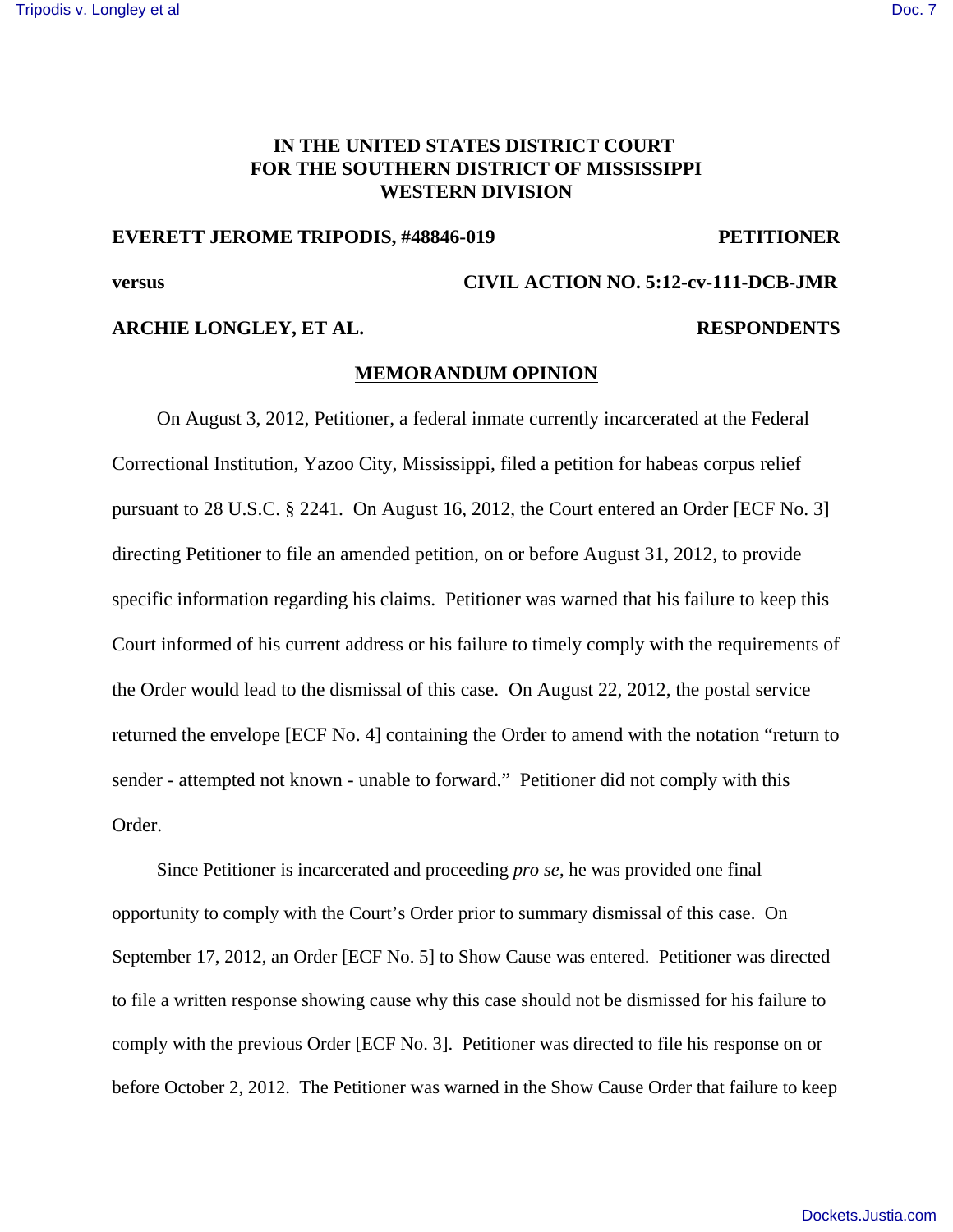this Court informed of his current address or failure to timely comply with the requirements of the Order would lead to the dismissal of his case. On September 25, 2012, the postal service returned the envelope [ECF No. 6] containing the Order to Show Cause with the notation "return to sender - attempted not known - unable to forward." Petitioner has not complied with the Order to Show Cause.

Petitioner has failed to comply with two Court Orders, he has not kept this Court apprised of his current address, and he has not contacted this Court since he filed this action on August 3, 2012. The Court has the authority to dismiss an action for failure to prosecute and failure to comply with court orders under Rule 41(b) of the Federal Rules of Civil Procedure and under its inherent authority to dismiss the action *sua sponte*. *See generally Link v. Wabash R.R.*, 370 U.S. 626 (1962); *Larson v. Scott*, 157 F.3d 1030 (5th Cir. 1998); *McCullough v. Lynaugh*, 835 F.2d 1126 (5th Cir. 1988). The Court's authority to dismiss an action for failure to prosecute under Rule 41(b) extends to habeas petitions. *See Martinez v. Johnson,* 104 F.3d 769, 772 (5th Cir. 1997)(affirming dismissal of habeas petition under Rule 41(b), finding "where there are procedural gaps in the habeas rules, the district courts have broad discretion to apply the Federal Rules of Civil Procedure."). The Court must be able to clear its calendars of cases that remain dormant because of the inaction or dilatoriness of the parties seeking relief, so as to achieve the orderly and expeditious disposition of cases. *Link*, 370 U.S. at 630. Such a "sanction is necessary in order to prevent undue delays in the disposition of pending cases and to avoid congestion in the calendars" of the Court. *Id*. at 629-30.

The Court concludes that dismissal of this action for Petitioner's failure to prosecute